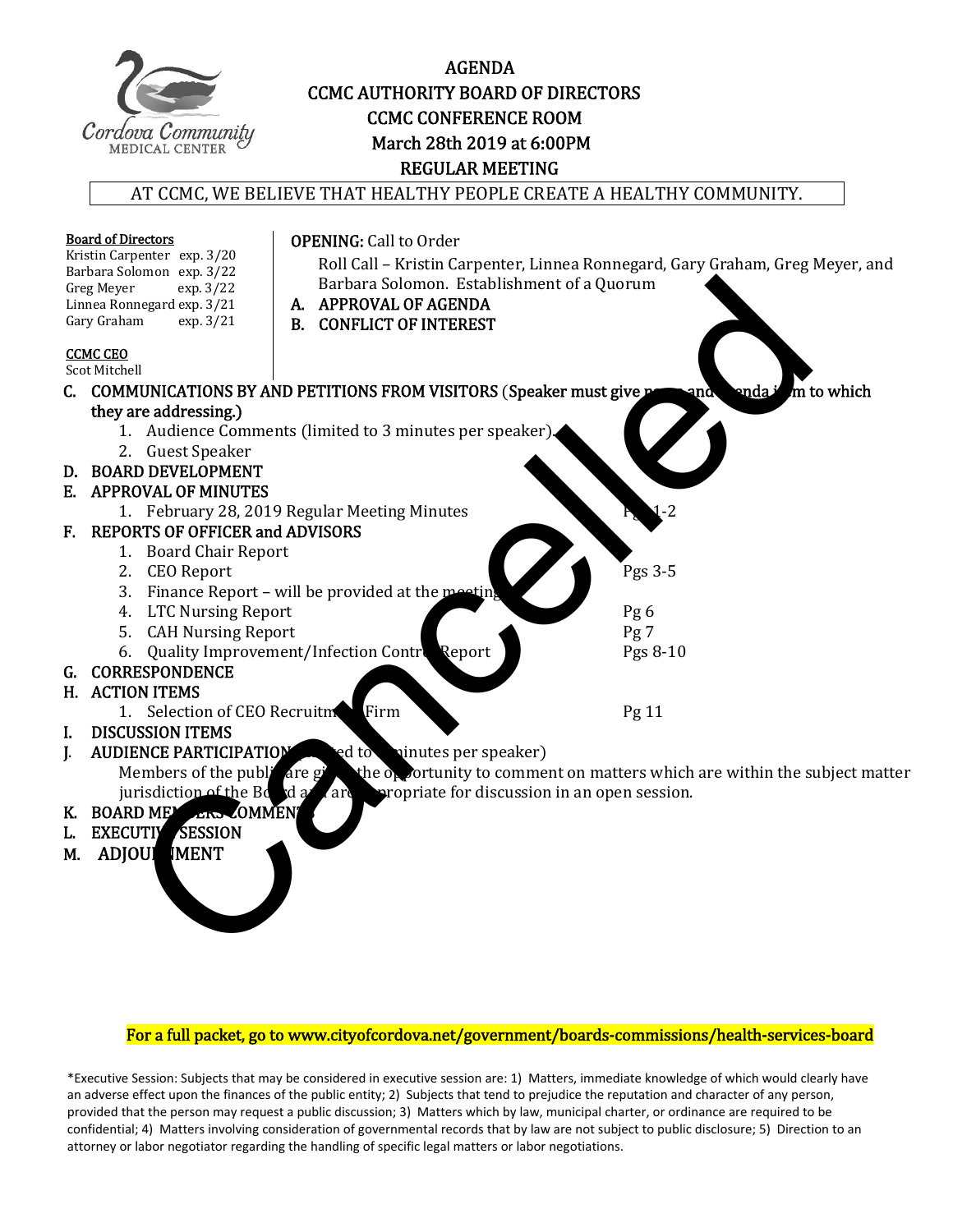## **Minutes CCMC Authority – Board of Directors CCMC Admin Conference Room February 28, 2018 at 6:00pm Regular Meeting**

## **CALL TO ORDER AND ROLL CALL –**

 **Kristin Carpenter** called the Board Meeting to order at 6:00pm. Board members present: Kristin Carpenter, Linnea Ronnegard, Antil Horton, Gary **Graham and Greg Meyer. A quorum was established.** 5 members present. CCMC staff present: Scot Mitchell, CEO; Randall Draney, CFO; Kelly Mazierski, CAH DON; Kadee Goss, LTC DON; and Faith Wheeler-Jeppson, Complianc Board members present: Kristin Carpenter, Linnea Ronnegard, All Horton<br>
Canam and Greg Meyer.<br>
CAUC staff present. Scot Mitchell, CEO; Randall Draney, CFO; Kelly<br>
CAUC staff present: Scot Mitchell, CEO; Randall Draney, CFO

- **A. APPROVAL OF AGENDA M/ Meyer S/ Ronnegard** "move to approve the Agen **5 yeas, 0 nay Motion passed.**
- **B. CONFLICT OF INTEREST** ~ None

## **C. COMMUNI CATI ONS BY AND PETITIONS ROM ISITORS**

- **1. Audience Participation**  $\sim$  No
- **2. Guest Speaker** ~ None
- **D. BOARD DEVELOPMENT scottage of the Top 10 Trends in Healthcare to the board.** A hardcopy of that informed on has been placed into the permanent record.

### **E. APPROVAL OF MINITES**

**M/ Graham S/ Horton** Nove approve the January 31, 2019 Regular Meeting Minutes as presented".

**5 yes voway Mo***bn* passed

## **F. REPORTS OF OFFI CERS and ADVI SORS**

- 1. **Board Chair–Kristin Carpenter** reported that she had nothing new to report on the Healthcare Collaboration meetings with NVE. Kristin also reported that there are three board seats on the ballot for the election.
- 2. **CEO Scot Mitchell** reported that his written report is in the packet. A few additional items to mention are that every three years we are required to have a Community Health Needs Assessment, and this year we will have to perform one. The Alaska Shield statewide disaster drill will be in April, the hospital will be participating by setting up a Point of Dispensing (POD) at the elementary school. We are also working on our Customer Service, we've recently purchased "If Disney ran your hospital", it focuses on providing an experience, not a service.
- 3. **Finance Randall Draney** provided the Financial Report for the board to review. A copy of Randall's report has been put into the permanent record.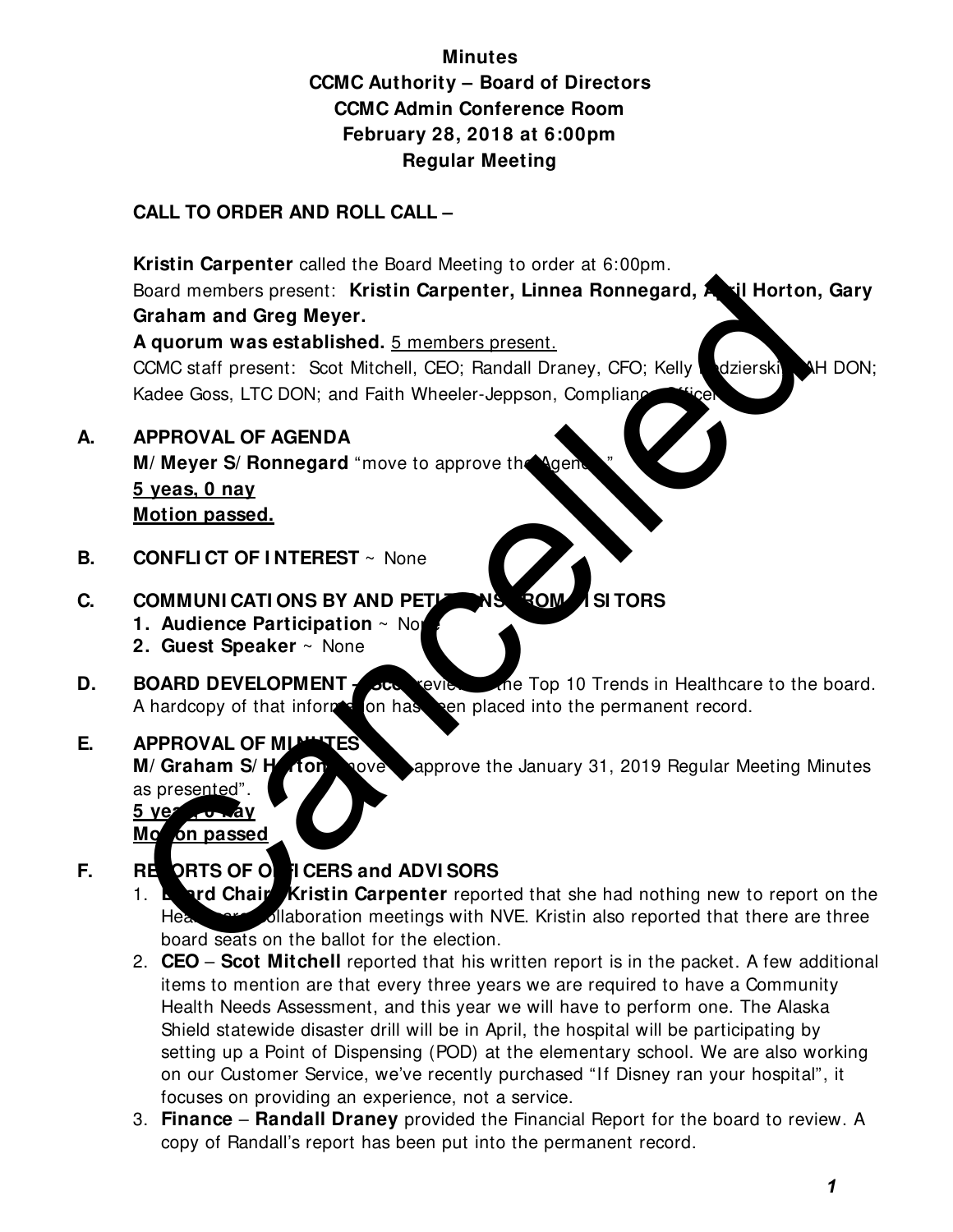- 4. **LTC Nursing Kadee Goss** stated that her report is in the packet, some additional points are that Holly Urton is our new Admitting Clerk and she is doing a really good job.
- 5. **CAH Nursing Kelly Kedzierski** stated that her report is in the packet, additionally we will be having a few new faces coming in as our travelers rotate.
- 6. **Quality I mprovement/ I nfection Control Kelly Kedzierski** stated that her report is in the packet and that she is available to answer any questions on Quality Improvement and Infection Control that the board may have.
- **G. CORRESPONDENCE ~** None

## **H. ACTI ON I TEMS**

## **Granting of Privileges for Ross Dodge, MD**

**M/ Horton S/ Meyer** "I move that the CCMC Authority Board of Directors a prove the Medical Staff privileges for Ross Dodge, MD as requested."

### **5 yeas, 0 nay Motion passed**

**I.** DI SCUSSION I TEMS

## **Annual Conflict of I nterest Attestation**

The board members were each provided a copy  $\delta$ , be  $\alpha$  lova Community Medical Center Conflict of Interest and Confidentiality Statement to sign and be put into the Board of Director's file.

## **2020 Alaska State Budget**

**Scot** provided highlights from Governor Duncavy's proposed budget to the Board and explained how some of the cuts may affect the

## **J. AUDI ENCE PARTI CI PATI ON ~ N**

## **K. BOARD MEMBERS COMMENTS** None

### **L. EXECUTI VE SESSL**

## **1. CEO Contract Renewal**

**M/ Graham S/ Ronnegard "** move that the CCMC Authority Board of Directors enter into **Executive Session for hatters which by law, municipal charter, or ordinance are** required to be confidential." Action ITEMS<br>
Caracting of Privileges for Ross Dodge, MD<br>
M/ Horton S/ Meyer "I move that the CCMC Authority Board of Direction<br>
Medical Staff privileges for Ross Dodge, MD as requested."<br>
Stream and Conflict of Interest A

The bard entered into Executive Session at 8:38pm The Board came out of Executive Session at 9:01pm

### **M. ADJOURNMENT**

**M/ Graham S/ Meyer** "I move to adjourn the meeting." **Carpenter** declared the meeting adjourned at 9:02pm.

### **Prepared by: Faith Wheeler-Jeppson**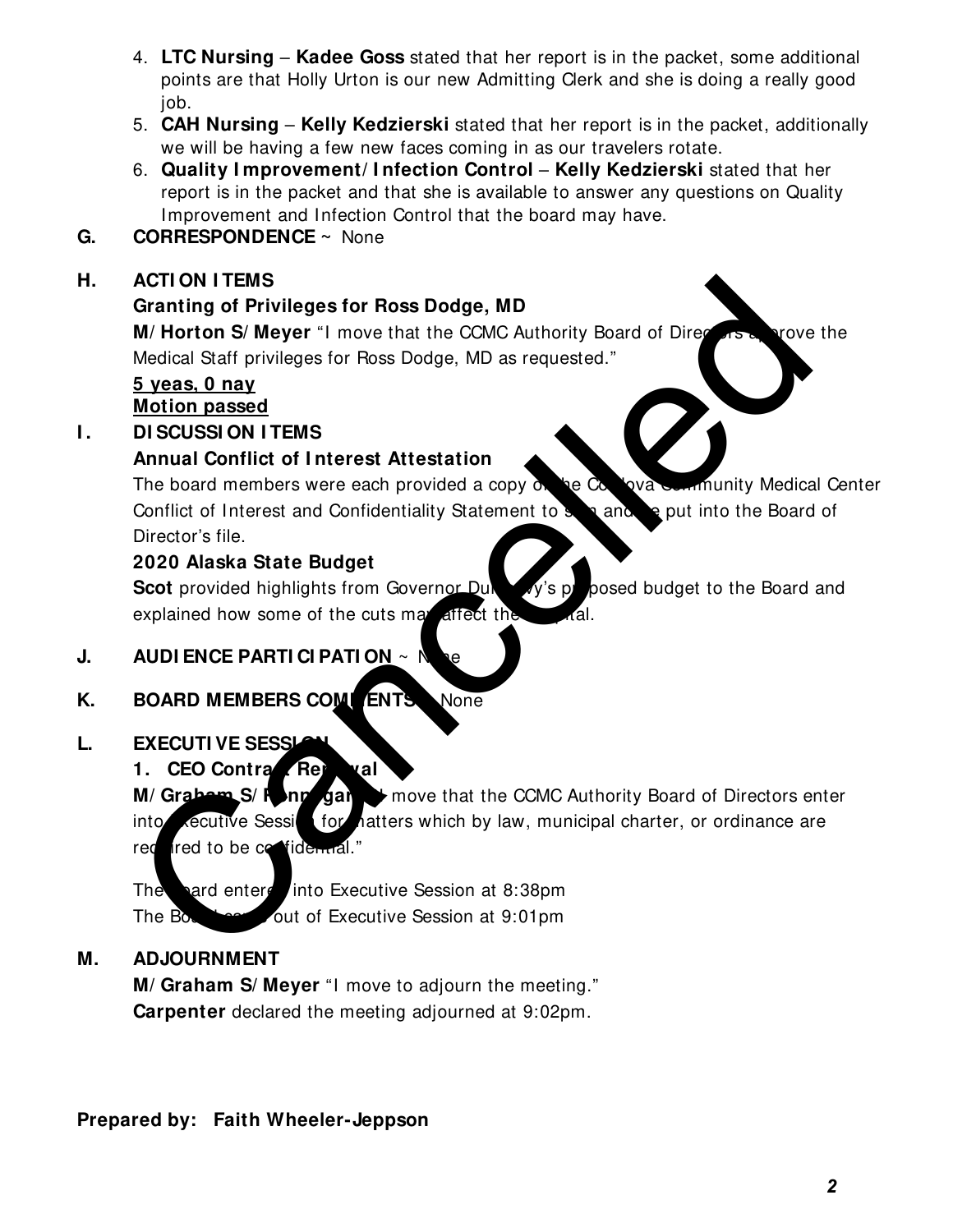

 $P: (907)$  424-8000 | F: (907) 424-8116 P.O. Box 160 | 602 Chase Ave., Cordova, AK 99574-0160

CEO Report to the CCMC Authority Board of Directors March 28, 2019 Scot Mitchell, CEO

The Big Picture



- As of July 1, 2019, hospital rates will be reduced by 5%, inflationary adjustment will be suspended, and rebasing will occur.
- CAHs with small facility agreements are exempt from the rate of and suspension of inflationary adjustments. CCMC is exempt from the rate cuts and inflationary adjustments.
- The larger, PPS hospitals will move to a DRG reimbursement model on January 1, 2020. This does not affect CCMC.
- Starting January 1, 2020, Skilled Nursing Faction will move to an acuity-based rate, and there will be no inflationary adjustments. This will impact the  $\alpha$   $\alpha$  nursing home.
- A provider rate cut of 5% on all provider
- Dental care for adults on Medicaid ill be eliminated.
- Therapies, such as physical therapy, scupational therapy and speech therapy, will be limited to 12 visits per year.
- There will also be a variety of a discretive program changes.

Most of the changes proposed can be made through regulation with approval from the Centers for Medicare and Medicaid Services, without the need for legislative approval. The Alaska State Hospital and Nursing Home Association (ASHNHA) is activaly working on these issues on behalf of the hospitals and nursing homes in Alaska.

The DHSS is planning a two phase approach to Medicaid program adjustments. Cost containment is the first phase to be implement to 2020, with the elements mentioned above. The second phase will be to evaluate new Federal opportunities. The Federal Medicaid program released new flexibilities for States in later 2018, which may provide opportunities to better address the healthcare needs of low‐income and uninsured Alaskans.

If these proposed cuts become a reality, it will have dire impacts on the entire healthcare industry in Alaska. ASHNHA, of which CCMC is a member, is taking the lead to help prevent the catastrophic effects this budget will have on hospitals in Alaska. We may need to ask Board Members to help with communicating the need for a sustainable health care infrastructure in Cordova to our elected representatives.

#### Status Updates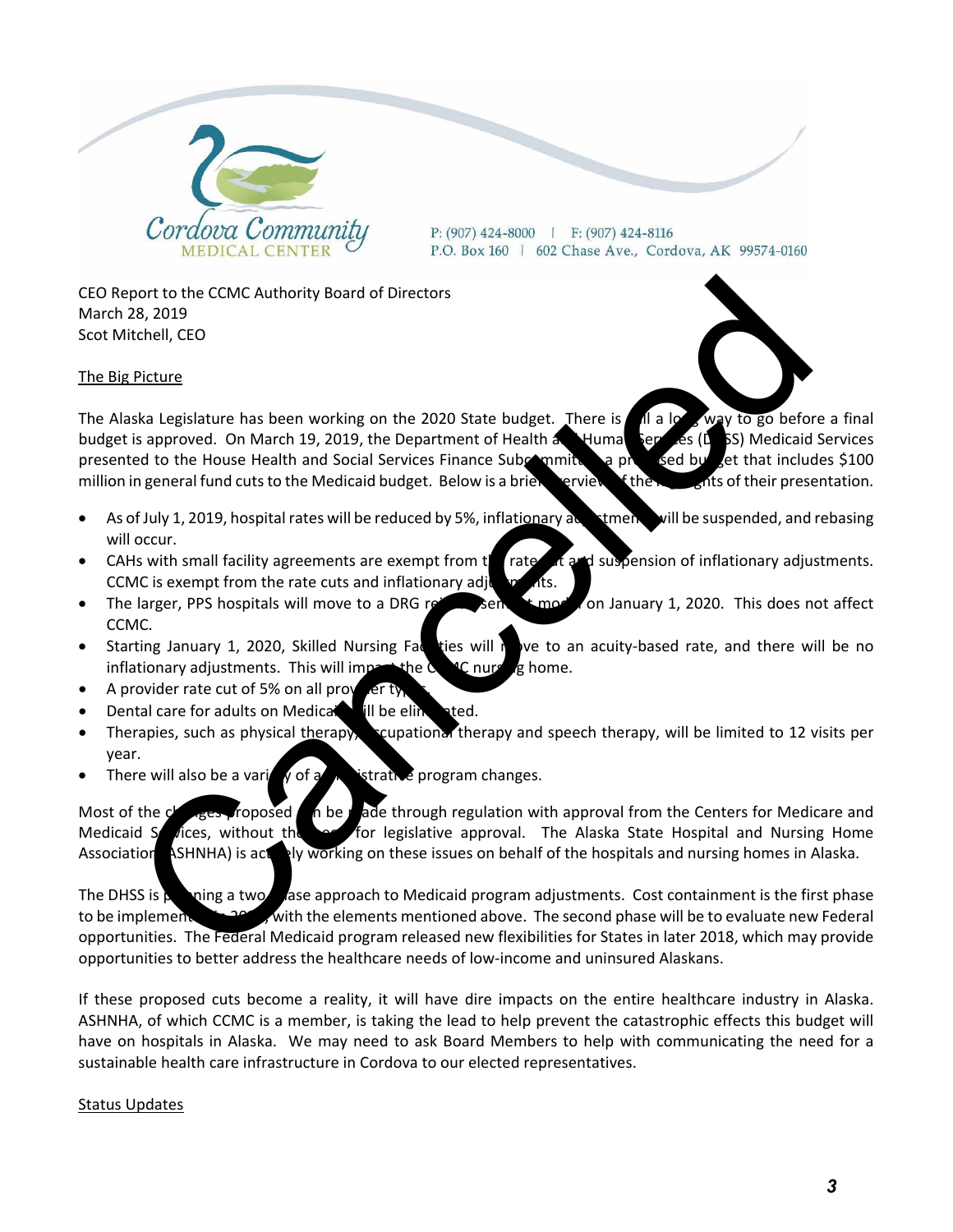#### **Service:**

- We are still experiencing operational issues with the Evident system. We are now waiting on a proposal from Evident to bring additional on‐site training to CCMC. Our staff have been increasing the amount of time they spend trying to address the various EHR problems we are having, which unfortunately takes away from their daily responsibilities. We continue to experience billing issues, which do have a negative impact on our cash flow. This is the biggest priority that we're working on.
- As mentioned previously, we have been working with the City of Cordova Emergency Management team to research online incident management systems. We recently selected the Knowledge Center system and have started the implementation process. Knowledge Center has agreed to do a quicker implementation so that we can use part of the system during the upcoming Alaska Shield exercise in April. We will also be able to include the State emergency management team in the event when we activate our incident management team. I want to thank Alan Lanning, City Manager, the City of Cordova Emergency Management team, as well as the CCMC employees for their dedication to helping CCMC and the City become more prepared to respond to emergencies.

#### **Quality:**

- I want to congratulate Kelly Kedzierski for her upcoming completion of a  $\frac{1}{N}$  of program that she has been involved with through ASHNHA. She has done a great job improving  $\alpha$  quality improvement program as part of this course.
- CCMC will also be using the new Knowledge Center system mentioned above, as part of our routine quality program for various aspects as tracking environment of care rounds, ergency generator checks, fire drills, etc. This will allow us to have all of these mandatory  $q\mathbf{u}$  ity checks in one location.

#### **Finance:**

- Based on research conducted by Randall Draney and other staff, we recently made the decision to change our electronic clearinghouse from Trizetto to TruBridge. TruBridge is integrated into the Evident system, and should improve our billing processes by allowing to have more clean claims and reduce the number of denials. All of this will increase our cash flow and reduce the amount of outstanding accounts receivable.
- As noted, we are still dealing with significant is used with our EHR system. We continue to have several staff members meeting weekly with Evident to try to get the financial system issues corrected so we can get accurate financial statements to the
- I have had some very preliming  $\lambda$  conversations with City Manager, Alan Lanning, regarding the potential for having CCMC purchase property instead of using so much rental property for temporary staff housing. CCMC spends  $\alpha$  average betwee \$125,000 and \$150,000 annually on rental property. It would be much better financially if those funds were long used for property owned by CCMC. The City attorney has found that it appear hat the City and for CCMC can own property for these purposes. This could be another opportunity for the City of Cordova  $\frac{1}{6}$  d CCMC to collaborate on a project to save both money, and have housing available for use by the entities. We have not conducted any other research at this time, other than to see if, from a  $\log$ al standpoint, and be done. the thingeneometrical torus appear that the transfer and diverse in April. We will be a state of the system property mangement the system conducted and the care of the system property mangement the system independent than

#### **People:**

- We have a new Family Nurse Practitioner, Laura Henneker, who will be join CCMC in April, pending completion of her credentialing. Laura has more than 15 years of Nurse Practitioner experience, and is already licensed in Alaska. Laura's experience in quality improvement efforts will help us continue to improve the care we provide. She will also help us explore establishing a wound care program.
- Angela Kesler, will join CCMC next month as our new Physical Therapist. Angela is coming from Indiana, but has spent some time in Alaska previously. She has her Doctorate of Physical Therapy degree and will be moving to Cordova.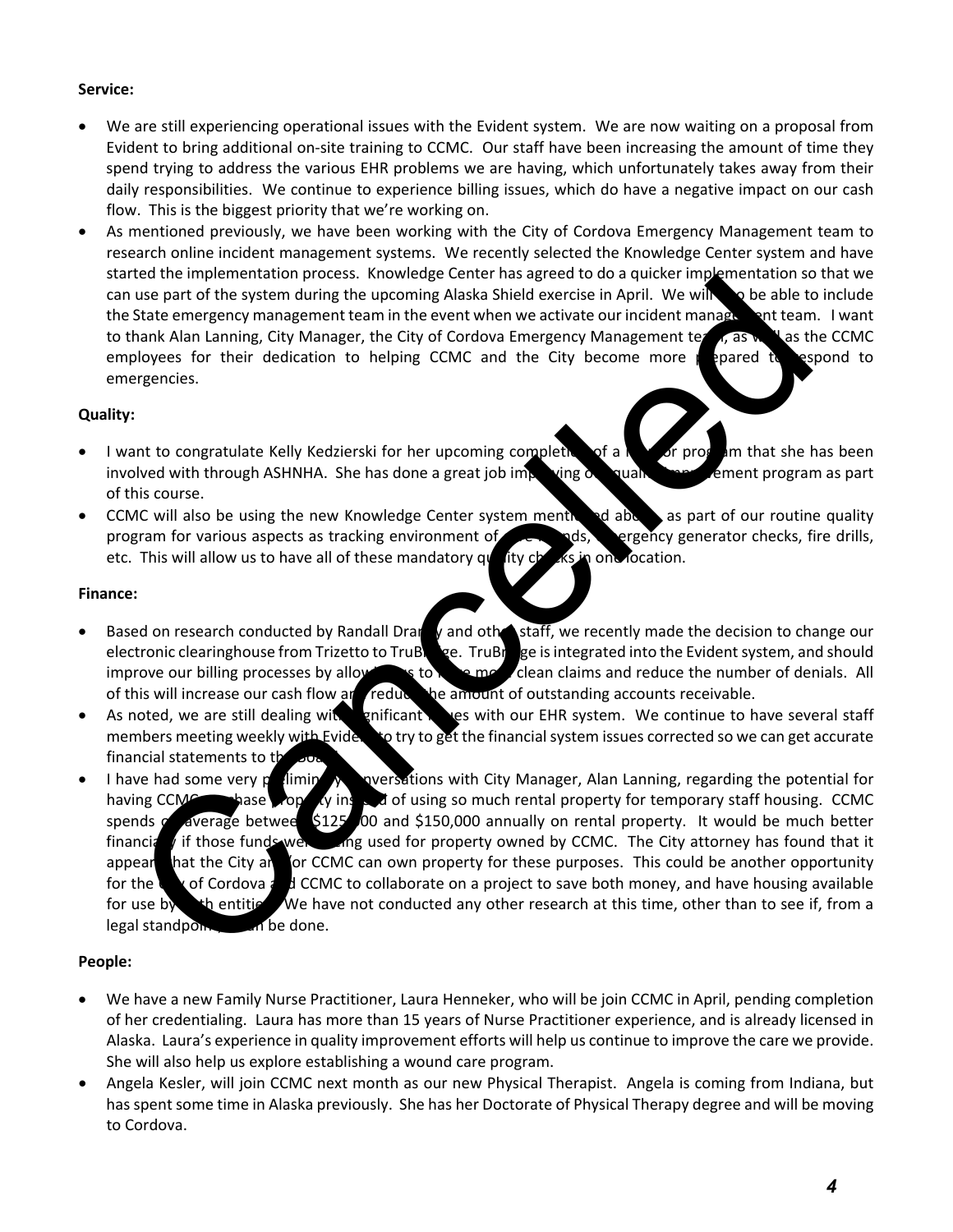- Mariesa Woods has joined CCMC as our new Business Office Manager. Coming to Cordova from Arizona, Mariesa has several years of revenue cycle management experience. We are looking forward to her helping CCMC improve its billing processes and increasing cash flow.
- We have made an offer of employment to a Licensed Clinical Social Worker, who has accepted the position. We are currently waiting on her Alaska license before she can start. We are still conducting a search for the second LCSW position in Sound Alternatives.
- Randall Draney and Kadee Goss have both agreed to pursue their Alaska Nursing Home Administrator license. This process can take some time, but we thought it would be good to have at least one other person on staff with a license in case the person who will replace me as CEO does not have a current Alaska license.

#### **Growth:**

- With Laura Henneker, FNP joining CCMC next month, we will be able to accept more patients. The clinic, and we are also planning on starting a wound care program with her assistance. We uninely receive referral requests for patients who need wound care services. Adding this service will help us crease our wing bed census, and provide another needed service.
- Dr. Gifford's next pediatrics clinic will be held on May 3<sup>rd</sup>.
- Recent conversations have taken place with a Board Certified Emergency Medicine physician who is interested in coming to CCMC. This physician lives in Alaska, but is not available valid by this fall.
- Barb Jewell is researching a new grant through the Alaska Children's Trust Community Based Child Abuse Prevention program. These funds would allow Sound Alternatives movide more of these services in Cordova.

#### **Community:**

- CCMC continues to prepare for the Alaska Shield 2019 tat wide saster exercise. This year's exercise will center on multiple terrorism attacks across the state, with several happening here in Cordova. CCMC will participate along with the City in this multi-day exercise. We are going to serve as a Point of Distribution for medications to treat the agent that will be involved in the dill. This will involve mass dispensing of medications to the members of the community. It alian Henneker, FNP joining CGMC next month, we will be able to accept more a like the read so planning on striting a wound care program with her assistance. We intimate the read is planning to control and provide anoth
- The Cordova Health Fair is schedule from April 27, 2019. I encourage everyone to make plans to attend this year's health fair, it will be a greate ent for **the community**.
- CCMC is going to apply for grant to disfrom the Hospital Preparedness Program to help the community of Cordova with emergency preparedness activities. We are still working on the exact nature of what we will be asking for, but will make  $\Delta r$  it is involved. We denote the community, not just CCMC.

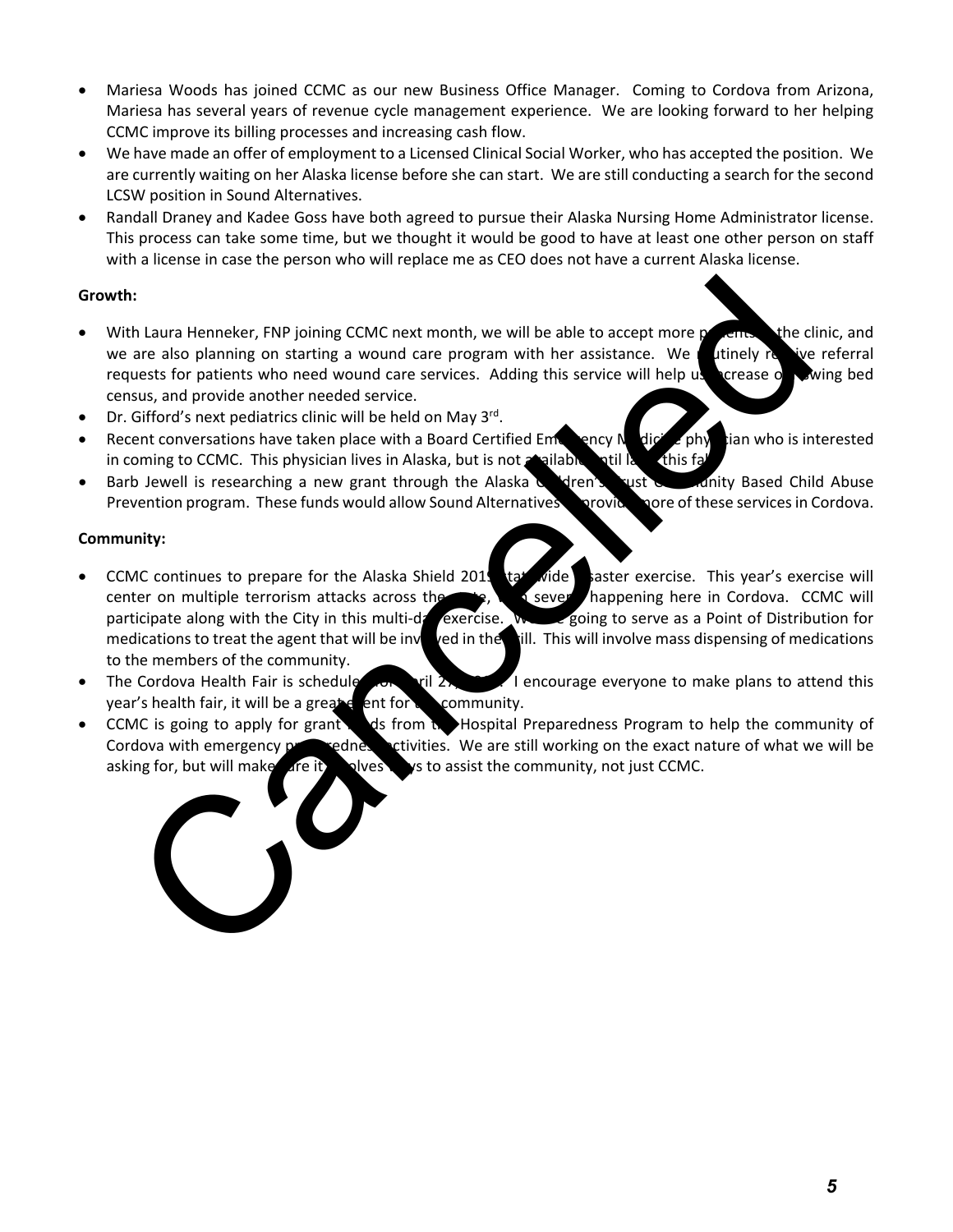

P: (907) 424-8000 | F: (907) 424-8116

**Date:** March 28<sup>th</sup> 2019 **To:** CCMC Authority Board of Directors **From:** Director of Long Term Care, Kadee Goss **RE:** Nursing Report

- $\bullet$  We still have 10 residents in our Long  $T_{\bullet}$  Care Unit
- Safety continues to be our number on  $\alpha$  all with all of our residents. Beds are kept in low position, call lights in reach and hourly rounds on each resident completed by the state to minimize the number of unwitnessed falls.
- $\bullet$  We had the Alaska C<sub>enter</sub> for the build and visually impaired come to CCMC this month. For free, the residents were able to order large font books, magazines, games and cards. We also have a few residents that have audio books nat  $t^{\prime}$  really enjoy.
- e have added a new Dietary Manager to our team here at CCMC Andrew Goss. He is orking hard to improve our menus, by focusing on making em healthy and great tasting for our residents, patients, seniors, staff and  $\sim$   $\alpha$  he on by and try out our lunch. He is doing a great job. MEDICAL CENTER <sup>27</sup> P.O. Box 160 1 602 Chase Ave., Core and MEDICAL CENTER <sup>27</sup> P.O. Box 160 1 602 Chase Ave., Core and Archives and CCMC Authority Board of Directors<br> **CALC Authority Board of Directors**<br> **CALC Authority B**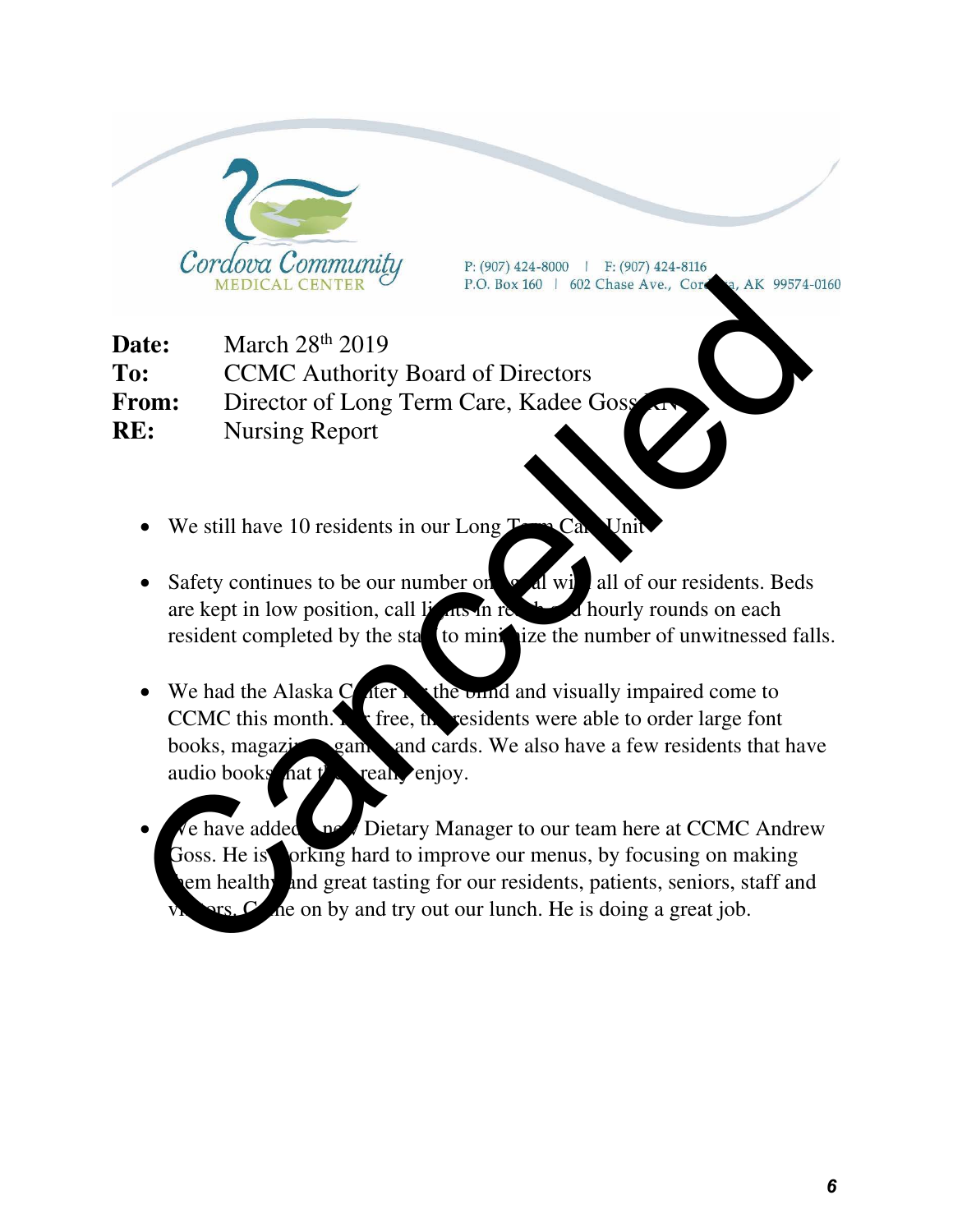To: CCMC Authority Board of Directors From: Kelly Kedzierski, RN RE: March 2019 Nursing Update

- Staffing:
	- Nursing staffing continues to be adequate.
- Census:
	- LTC census is 10. Currently, we have 1 swing bed occupied.
- The ongoing challenges:
- Surveys-Continue with the current plans and prepare for the CAH survey in the near future. Census:<br>
Census:<br>
CENC census is 10. Currently, we have 1 swing bed occupied.<br>
The ongoing challenges:<br>
Surveys-Continue with the current plans and prepare for all shall in the next fitting.<br>
Training-<br>
CPOD- (Point Of dis

Training-

- POD- (Point Of distribution) to take place on April 12. Which will be an excellent emergency management earn, expression all involved. excellent emergency management can.<br>• On April  $18<sup>th</sup>$  we will be doing the initial
- ining with Nursing staff and the local EMS.
- CCMC has been having all nurse aff, registration and ancillary staff continue education and  $t_{\text{max}}$  in continue education and  $t_{\text{max}}$  in

Kelly Kedzierski, RN

CAH-DON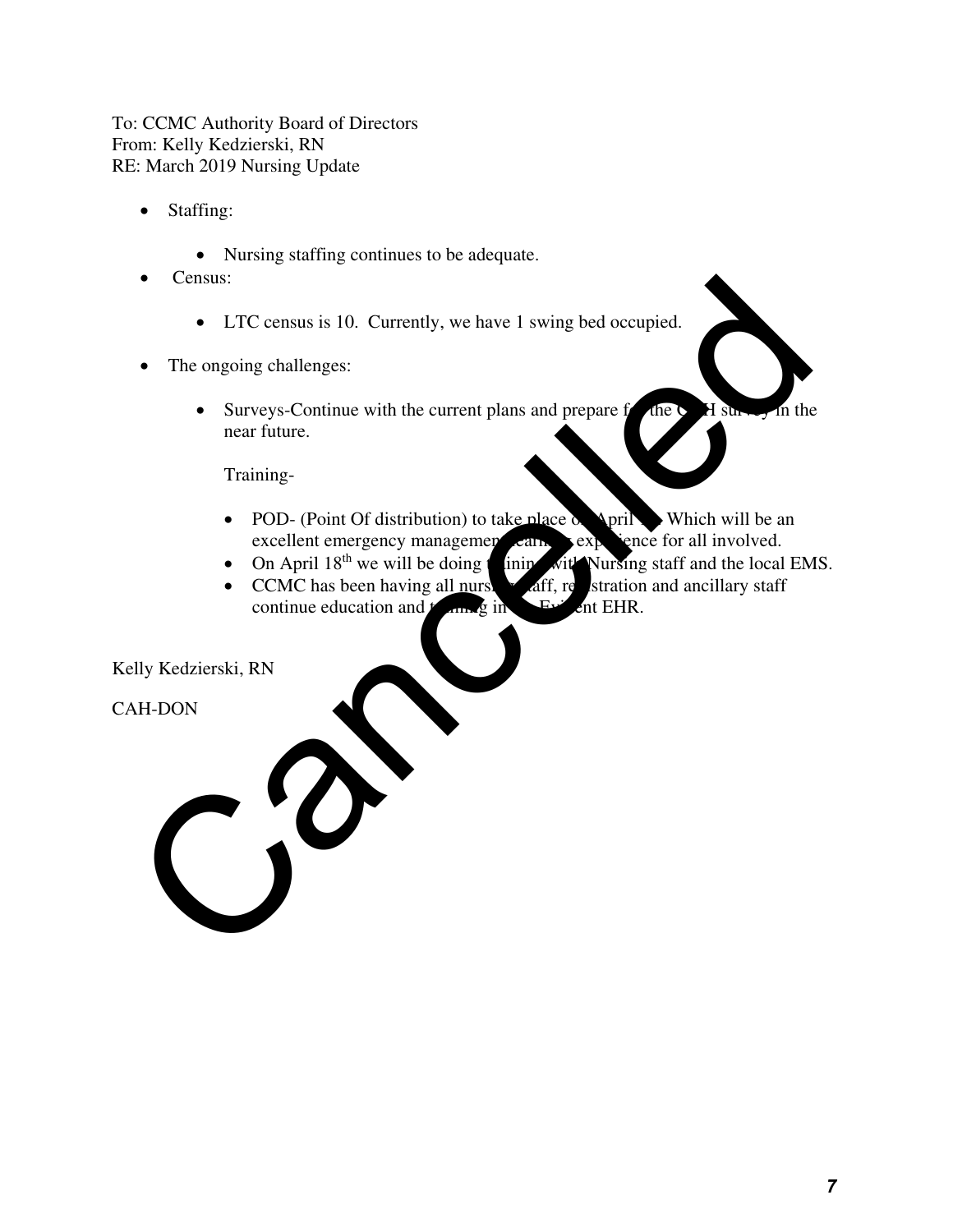To: CCMC Authority Board of Directors From: Kelly Kedzierski, RN RE: March 2019 Quality Improvement Report

#### **Quality Improvement**

The CCMC team is continuously and consistently working hard to build a healthcare system that focuses on keeping our community healthy, provides appropriate and timely access to excellent healthcare, and provides the right care, at the right time, in the right place, all the promoting focused improvement.

Currently we are meeting on a monthly basis. The last Quality meeting was held on February 26th, 2019 where we discussed:

- Evident registration education and web-ex's from Evident for  $\eta$  and  $\eta$  in rovement of our registration process with in the electronic health record.
- CCMC has been attending meetings regarding the  $\lambda$  ska  $\lambda$  and for emergency preparedness. As part of Alaska Shield 2019 assessment of the readiness of Cordova<br>Community Medical Center to establish a Point Pisper in the event of an Community Medical Center to establish a Point Oispen infectious outbreak will take place starting  $\frac{1}{2}$  week of April 6, 2019. The actual POD will take place on April 12, 2019 in the gyn of  $\overline{M}$ . Eccles. Thank you to Gayle for agreeing to allow us to have it there. Substitution and the place of the state of the state of the state of the state of the state of the state of the state of the state of the state of the state of the state of the state of the state of the state of the state
- $\bullet$  Our next Quality meeting will be held on March  $\frac{1}{2019}$ .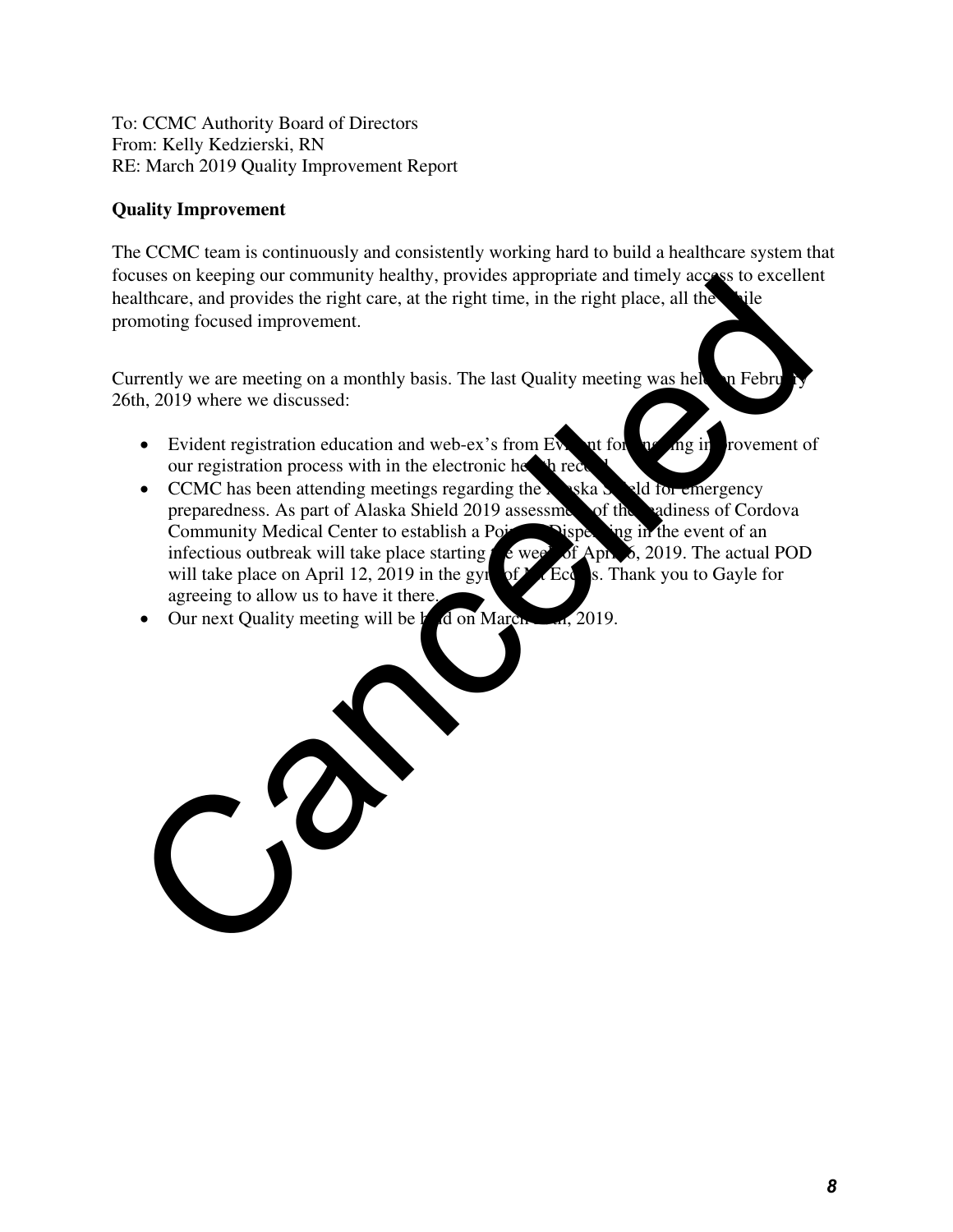To: CCMC Authority Board of Directors From: Kelly Kedzierski, RN RE: March 2019 Infection Control

#### **Infection Control**

- The last meeting was held on March 20, 20192019. Our next meeting will be on June 5th 2019. At our last meeting we discussed the many improvements that are taking place at CCMC which include the Environment of care rounds with a focus  $\Omega$  intertion prevention, the cleaning that the staff from environmental service dietary and facilities/maintenance all have greatly contributed to.
- $\bullet$  We also discussed the our preparedness for the Influenza out and the staff involvement in keeping CCMC residents, visitors and state with a steps to take to prevent illness as well as what steps to take in the event of laving flu like symptoms.
- As shown below there was an increase in flu activity in Naska.

#### **Fun Facts**:

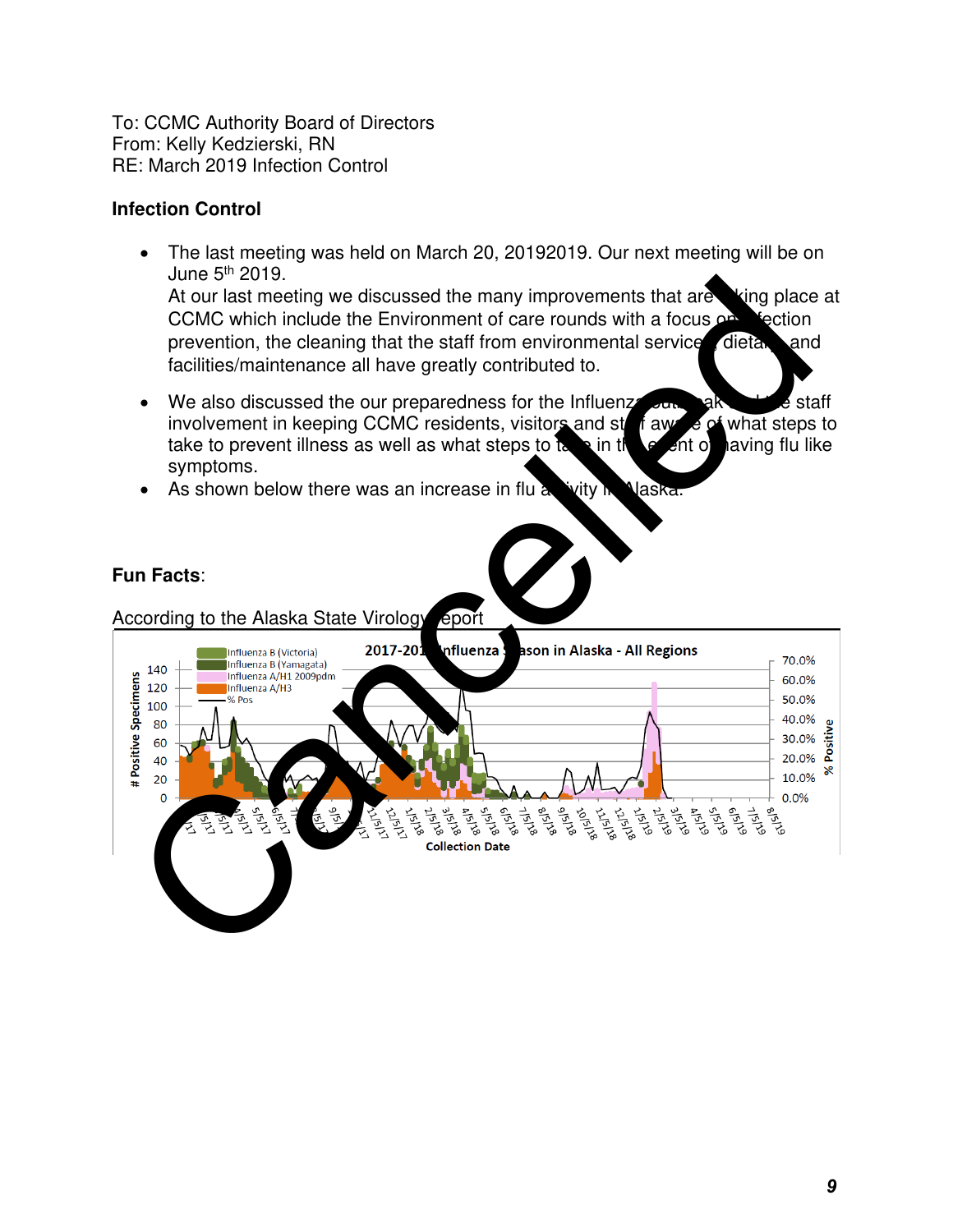#### 1. Influenza virus

| TP: true positive, FP: false positive, TN: true negative, FN: false<br>negative. True = 2 tests concur, False = 2 tests do not concur<br>Collection Date Range: 1/15/2019 - 2/12/2019<br><b>ASVL PCR Results</b>                |     |              |                                     |                      |                | <b>Corresponding Influenza Sentinel Providers Results</b> |                         |                  |                |                |
|---------------------------------------------------------------------------------------------------------------------------------------------------------------------------------------------------------------------------------|-----|--------------|-------------------------------------|----------------------|----------------|-----------------------------------------------------------|-------------------------|------------------|----------------|----------------|
|                                                                                                                                                                                                                                 |     |              |                                     |                      |                |                                                           |                         |                  |                |                |
|                                                                                                                                                                                                                                 |     |              | <b>Rapid Influenza Test Results</b> |                      |                |                                                           | <b>PCR Test Results</b> |                  |                |                |
|                                                                                                                                                                                                                                 |     |              |                                     |                      |                |                                                           |                         |                  |                | No             |
|                                                                                                                                                                                                                                 |     | TP           | <b>TN</b>                           | <b>FP</b>            | <b>FN</b>      | <b>TP</b>                                                 | <b>TN</b>               | FP               | <b>FN</b>      | Data           |
| Influenza A/H1 2009 pdm Positive                                                                                                                                                                                                | 54  | 4            |                                     |                      | 2              | 36                                                        |                         |                  |                | 12             |
| Influenza A/H3 Positive                                                                                                                                                                                                         | 31  | $\mathbf{1}$ |                                     |                      | 1              | 21                                                        |                         |                  | $\mathbf{1}$   | $\overline{7}$ |
| Influenza A (subtype pending)                                                                                                                                                                                                   | 63  | 20           |                                     |                      | $\overline{2}$ | 39                                                        |                         |                  | $\overline{2}$ |                |
| Influenza B Positive (Yamagata lineage)                                                                                                                                                                                         |     |              |                                     |                      |                |                                                           |                         |                  |                |                |
| Influenza B Positive (Victoria lineage)                                                                                                                                                                                         |     |              |                                     |                      |                |                                                           |                         |                  |                |                |
| Influenza B (genotype pending)                                                                                                                                                                                                  |     |              |                                     |                      |                |                                                           |                         |                  |                |                |
| <b>Influenza Negative</b>                                                                                                                                                                                                       | 28  |              | 6                                   | 3                    |                |                                                           | 12                      | 6                |                | $\mathbf{1}$   |
| <b>Total # Specimens Tested</b>                                                                                                                                                                                                 | 176 | 25           | 6                                   | 3                    | 5              | 96                                                        | 12                      | 6                | 3              | 20             |
|                                                                                                                                                                                                                                 |     |              |                                     |                      |                |                                                           |                         |                  |                |                |
| 1. Influenza virus                                                                                                                                                                                                              |     |              |                                     |                      |                |                                                           |                         |                  |                |                |
| PCR Testing for Week #2019-10                                                                                                                                                                                                   |     |              |                                     |                      |                | <b>Corresponding Influenza Sentinel Providers Results</b> |                         |                  |                |                |
| TP: true positive, FP: false positive, TN: true negative, FN: false<br>negative. True = 2 tests concur, False = 2 tests do not concur                                                                                           |     |              |                                     |                      |                |                                                           |                         |                  |                |                |
|                                                                                                                                                                                                                                 |     |              | <b>Rapid Influenza Test Results</b> |                      |                |                                                           | <b>PCR Test Results</b> |                  |                |                |
| Collection Date Range: 1/25/2019 - 2/27/2019                                                                                                                                                                                    |     |              |                                     |                      |                |                                                           |                         |                  |                | No.            |
| <b>ASVL PCR Results</b>                                                                                                                                                                                                         |     | TP           | <b>TN</b>                           | FP                   | FN.            | TP                                                        |                         | FP               |                |                |
| Influenza A/H1 2009 pdm Positive                                                                                                                                                                                                | 76  | 17           |                                     |                      | $\mathbf 1$    | 55                                                        |                         |                  |                |                |
| Influenza A/H3 Positive                                                                                                                                                                                                         | 52  | 11           |                                     |                      | $\mathbf{1}$   | 38                                                        |                         |                  |                |                |
| Influenza A (subtype pending)                                                                                                                                                                                                   | 49  | 5            |                                     |                      |                |                                                           |                         |                  |                |                |
| Influenza B Positive (Yamagata lineage)                                                                                                                                                                                         |     |              |                                     |                      |                |                                                           |                         |                  |                |                |
| Influenza B Positive (Victoria lineage)                                                                                                                                                                                         |     |              |                                     |                      |                |                                                           |                         |                  |                |                |
| Influenza B (genotype pending)                                                                                                                                                                                                  |     |              |                                     |                      |                |                                                           |                         |                  |                |                |
| <b>Influenza Negative</b>                                                                                                                                                                                                       | 30  |              | 5                                   | $\mathbf 1$          |                |                                                           | 16                      |                  |                | 6              |
|                                                                                                                                                                                                                                 |     | 33           | 5                                   | $1\,$                | $\overline{2}$ |                                                           |                         |                  | 6.             | 15             |
|                                                                                                                                                                                                                                 | 207 |              |                                     |                      |                |                                                           |                         |                  |                |                |
| <b>Total # Specimens Tested</b><br>1. Influenza virus<br>PCR Testing for Week #2019-11<br>TP: true positive, FP: false positive, TN: true negative, FN: false<br>negative. True = 2 tests concur, False = 2 tests do not concur |     |              |                                     | <b>Corresponding</b> |                | nza                                                       | tinel Pro               | <b>S</b> Results |                |                |
|                                                                                                                                                                                                                                 |     |              | Rapid Influen;                      |                      |                |                                                           |                         | st Results       |                |                |
| Collection Date Range: 2/4/2019 - 3/1/2019                                                                                                                                                                                      |     | TP           |                                     | FP                   |                | TP                                                        | TN                      | FP               | FN             | No             |
| <b>ASVL PCR Results</b>                                                                                                                                                                                                         | 12  |              | TN                                  |                      | FN             |                                                           |                         |                  |                | Data           |
| Influenza A/H1 2009 pdm Positive                                                                                                                                                                                                |     | 1            |                                     |                      |                | $11\,$<br>19                                              |                         |                  | $\mathbf 1$    |                |
| Influenza A/H3 Positive                                                                                                                                                                                                         | 21  |              |                                     |                      |                |                                                           |                         |                  | $\,$           |                |
| Influenza A (subtype pending)                                                                                                                                                                                                   | 182 |              |                                     |                      |                | 131                                                       |                         |                  | $\overline{2}$ | 12             |
| Influenza B Positive (Yamagata lineage)                                                                                                                                                                                         |     |              |                                     |                      |                |                                                           |                         |                  |                |                |
| Influenza B Positive (Victoria lineage)                                                                                                                                                                                         |     |              |                                     |                      |                |                                                           |                         |                  |                |                |
| Influenza B (genotype pending)<br><b>Influenza Negative</b>                                                                                                                                                                     | 81  |              | 12                                  |                      |                | 50                                                        |                         | 4                |                | 11             |